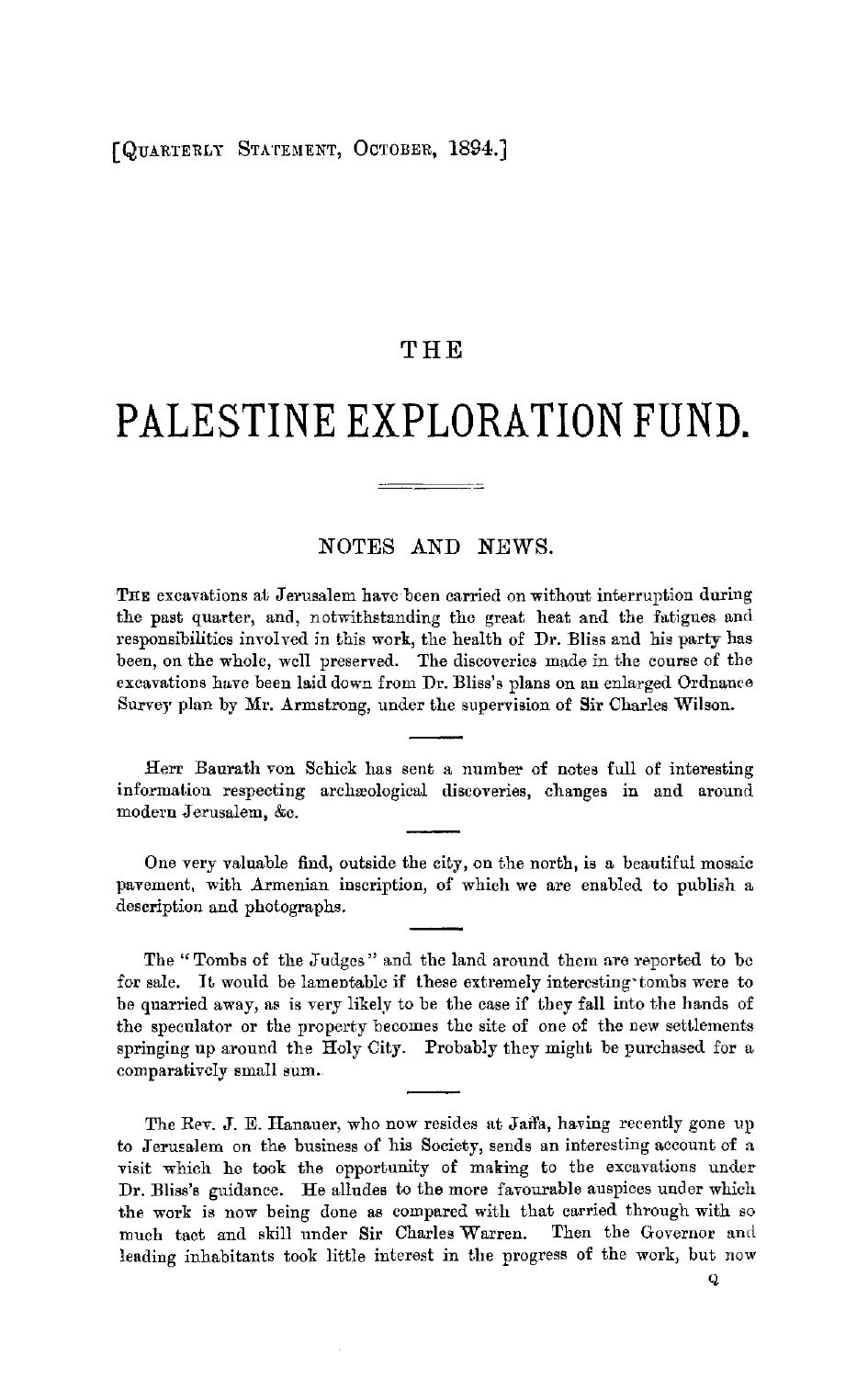his Excellency Ibrahim Pasha, the Mutaserrif, affords it his full countenance and protection. Dr. Bliss spoke most gratefully of the kindness and courtesy shown him by the authorities.

Having, when a young man, been employed as interpreter in connection with the excavations under Sir Charles Warren, Mr. Hanauer not unnaturally looks back to the influence exerted on the native workmen by the English noncommissioned officers then engaged ir. the work, who, he says, left behind them among the fellahin of the district traditions which still influence their successors -as regularity, implicit obedience to orders, and so on.

Mr. Hanauer draws attention to one of what he calls the minor details of Dr. Bliss's work, namely, that in the spot which has long been called "the-Baths of Tiberius," and which Dr. Sepp suggested was probably the site of one of the great public baths erected by Hadrian, Dr. Bliss has actually discovered extensive remains of Roman baths and fragments of tiles of the Tenth Legion which was stationed at Jerusalem after its destruction by Titus.

The Water Supply at Jerusalem.-The Turkish Ministry of Public Works has determined upon the reconstruction of the ancient water conduits of .Terusalem, dating from the age of King Solomon. By this means it would be possible to convey 2,500 cubic metres of water daily to the Holy City. Of this it is proposed to give 1,000 metres away free of charge to the poor of .Terusalem, the distribution to take place at the Mosque of Omar, the Holy Sepulchre, and other places frequented by pilgrims.

The new conduits are to be joined to the ancient aqueducts of 'Arrftb, and are to be carried through a tunnel 3,570 metres in length. The total outlay in connection with these works is estimated at 2,000,000 *francs.-Standard.* 

The following have kindly consented to act as Honorary Local Secretaries:-

The Rev. F. W. Cox, Wakefield Street, Adelaide, in place of Rev. W. Roby Fletcher, deceased.

The Rev. W. Moore Morgan, LL.D., The Library, Armagh.

Henry Thompson, Springfield, Frome, in place of Rev. R. Raikes Bromage, who has left the district.

Mr. Walter Besant's summary of the work of the Fund from its commencement has been brought up to date by the author, and will be published shortly under the title, "Thirty Years' Work in the Holy Land." Applications for copies may now be sent in to Mr. Armstrong. Price as before.

The first edition of Major Conder's "Tell Amarna Tablets" having been sold within the year, he has prepared a second edition, in which a new chapter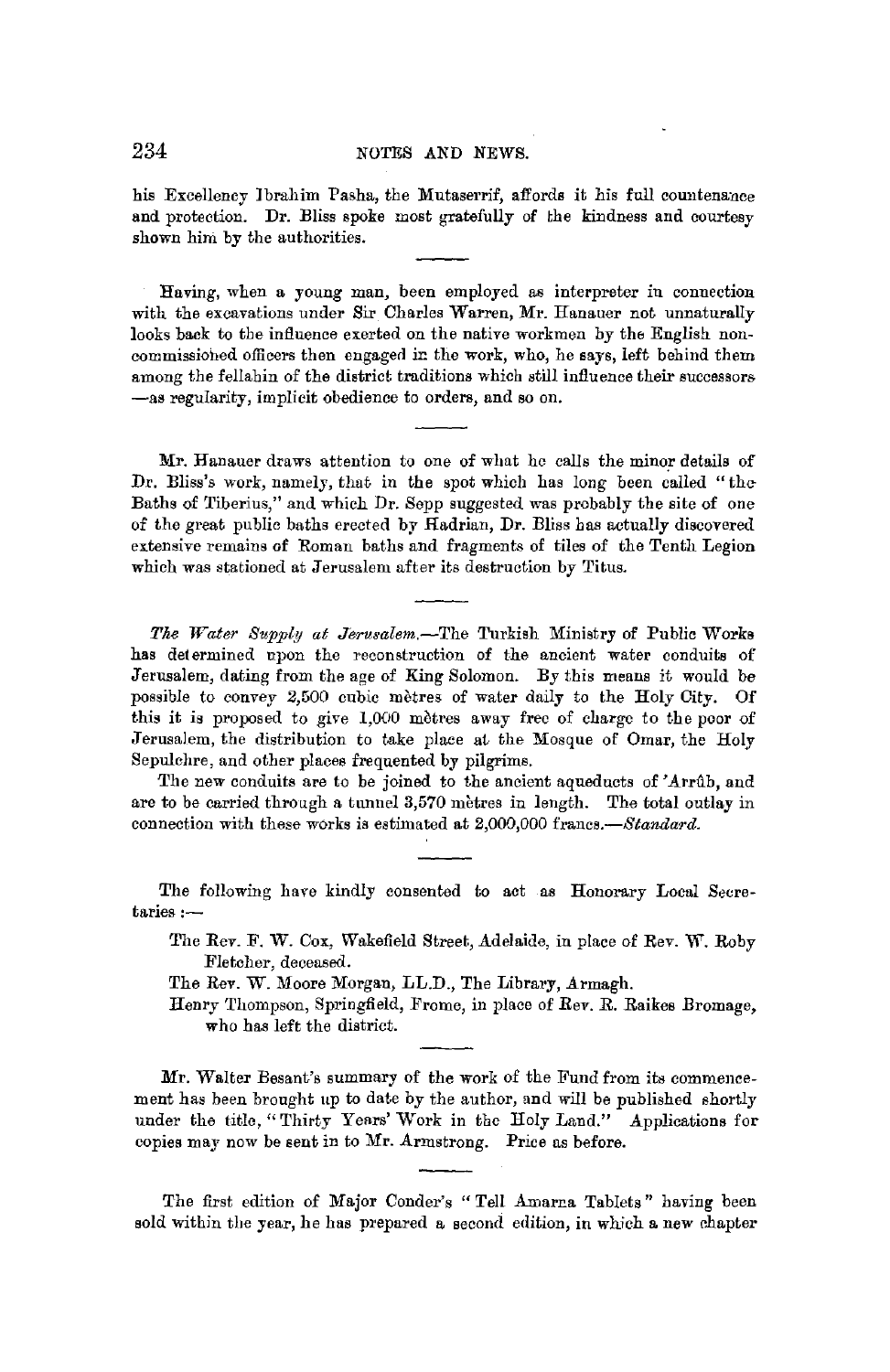is added, giving in fuli the Royal letters from Armenia, Elishah, Babylon, Assyria, &c., which are of great historical importance, and which contain allusions to the revolts in Palestine, and to the defeat of the Hittites. Major Conder has corrected his translations of the other tablets, and has added a new preface and some notes, including further translations. He has also treated the Mythological Tablets.

The Committee having secured the rights and interests of the publication of "Judas Maccabæus," have issued a new edition revised by the author.

Major Conder writes: "The first edition of 'Judas Maccabæus' appeared in 1879, and was well received. During the fourteen years that have followed I had no occasion to look at its pages, until the present edition was called for; but I am glad to find little to correct, though much might be added. During this intervai I have revisited many of the scenes described ; have lived in Moab, and have ridden through the oak woods of Gilead. In the resting times, between more active years, I have had occasion to study more completely the subjects touched on in this volume, and further discoveries have cast some new light on the period."

"A Mound of many Cities," a complete account of the excavations at Tell el Hesy, with upwards of 250 illustrations, is now ready. This book, which will perhaps become the most popular work of the long list of books issued by the Palestine Exploration Fund, is a history by Mr. F. J. Bliss, of a Tell, or Mound, in Palestine, from the first building erected upon it, 2000 years B.C. to its final abandonment, 400 B.C. Mr. Bliss is a young American, educated partly at Beyrout, partly at Amherst College, Vermont. *He* is perfectly familiar with the language of the Fellahin. He took up the work upon this Tell where Prof. Flinders Petrie left it, and carried it on until he had compelled the Mound to yield up its secrets. He is the master of a free and lively style, and his work is interesting, not only for the story he has to tell, but also for the manner in which it is told. The work is also illustrated by very numerous drawings of objects found, plans, sections, and elevations.

In the history of this Tell we go back far beyond the beginning of European civilisation. A thousand years before David, a thousand years before the siege of Troy, a city stood upon the bluff overhanging the stream which is now called Tell el Hesy. The site formed a natural fortress. The first city was built by the Amorites. This city was taken, sacked, and destroyed, in one of the countless tribal wars. But the site was too important for the place to be left long deserted; another town was raised upon the ruins. Note that they did not clear away the rubbish when they re-built: they raised the new town upon the *debris* of the old. On the second town fell the same fate as that which destroyed the first. Then came a third, a fourth, and so on, until the ruins which are now covered with grass hide the remains, certainly of eight, probably of eleven cities. Probably the last city, which was not re-built, was destroyed about the year 400 B.O.

The broken pottery and other remains found on the various levels serve to give a date to the destroyed city. Thus, at a certain level, Phamician pottery is found for the first time; at higher levels, Greek pottery. But there was also found an unexpected and very precious treasure in the shape of a cuneiform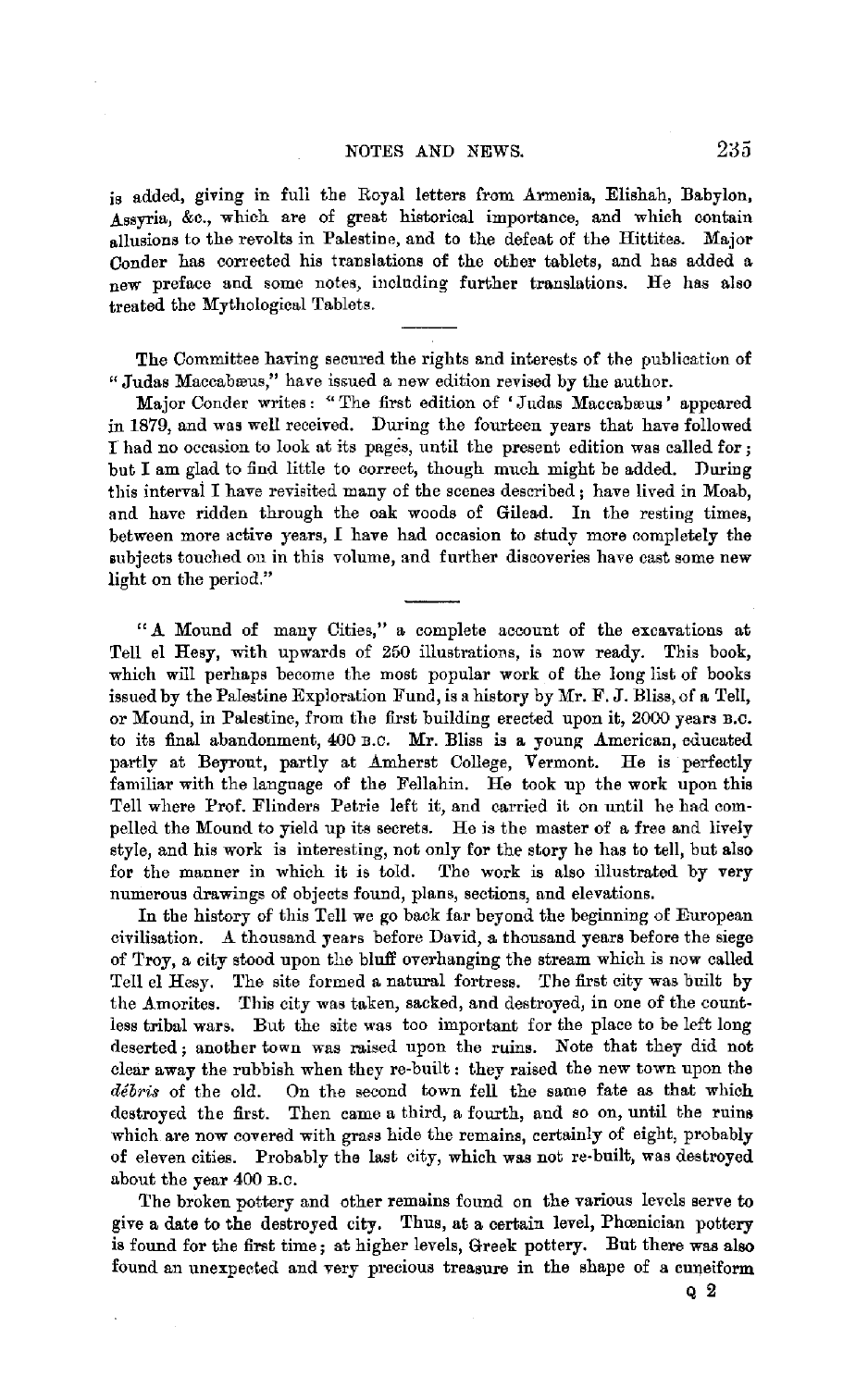letter, on a clay tablet. The letter is written from the Governor of Lachish to the Egyptian Pharaoh, and the writer, Zimradi, or Zimridi, is mentioned in the Tell el Amarna Tablets as Governor of Lachish. We also learn from the same authority that Zimridi was murdered by servants of the Pharaoh. The letter in the original cuneiform, with its transliteration and translation, will he found in the volume. In a word, the complete story of this Biblical City is here presented. It is the first time that one of the Tells of Palestine has been excavated, and therefore the first time that any of them has yielded up its secrets in illustration of the Biblical narrative. It is a history which is attractive from its subject, and made doubly attractive by the light, easy, and lucid manner in which Mr. Bliss presents it to the readers.

Price to subscribers to the Fund, *3s. 6d.;* non-subscribers, *6s.* 

Mr. George Armstrong's Raised Map of Palestine is attracting much attention, and it is difficult to supply promptly all the orders that come in for it.

This raised map is constructed on the same scale as those of the Old and New Testament maps already issued by the Society. These were reduced from thew restaurent maps arready issued by the society. These were reduced from<br>the scale of the large map (I inch to the mile) to  $\frac{3}{9}$  of an inch to the mile, or<br>the fraction of  $\frac{7}{108860}$ . The levels, as calculated triangulated the country, of. whom Mr. Armstrong was one from the commencement to the end, are followed exactly. No other correct raised map of the country is possible, because the Survey of Palestine *is* copyright aud belongs to the Committee of the Palestine Exploration Fund. Without raising the question of piracy, however, no other trustworthy raised map is at all likely to be attempted, because the knowledge of the country requisite can only be possessed by one who has stepped over every foot of it, and because the labour which Mr. Armstrong has given to the work-extending over many yearswill scarcely be expended by any other person, now or in the future. This labour will be partly understood when it is explained that the map was prepared by the super-position of small pieces of cardboard, many thousands in number, cut so as to represent the line of the country, and laid one above the other. The work occupied all Mr. Armstrong's leisure time for seven years. In its unfinished state the map presents the appearance of a completely terraced country. It embraces the whole of Western Palestine, from Baalbeck in the north, to Kâdesh Barnea in the south, and shows nearly all that is known on the East of Jordan.

The natural features of the country stand out prominently, and show at a glance the relative proportions of the mountains, heights, valleys, plains, &c.

Names are given to the coast towns and a few of the inland ones; other towns are numbered to correspond with a reference list of names.

With this map before him the teacher or the student is enabled to follow the Bible narrative exactly; he can trace the route of armies; he ean reconstruct the roads ; he can understand the growth and the decay of cities, their safety or their dangers, from their geographical positions. It is a magnificient addition to the many works which this Society has given to the world. It illustrates the practical usefulness of the Society, while it adds one more to its achievements in the cause of illustration and explanation of the Bible Lands,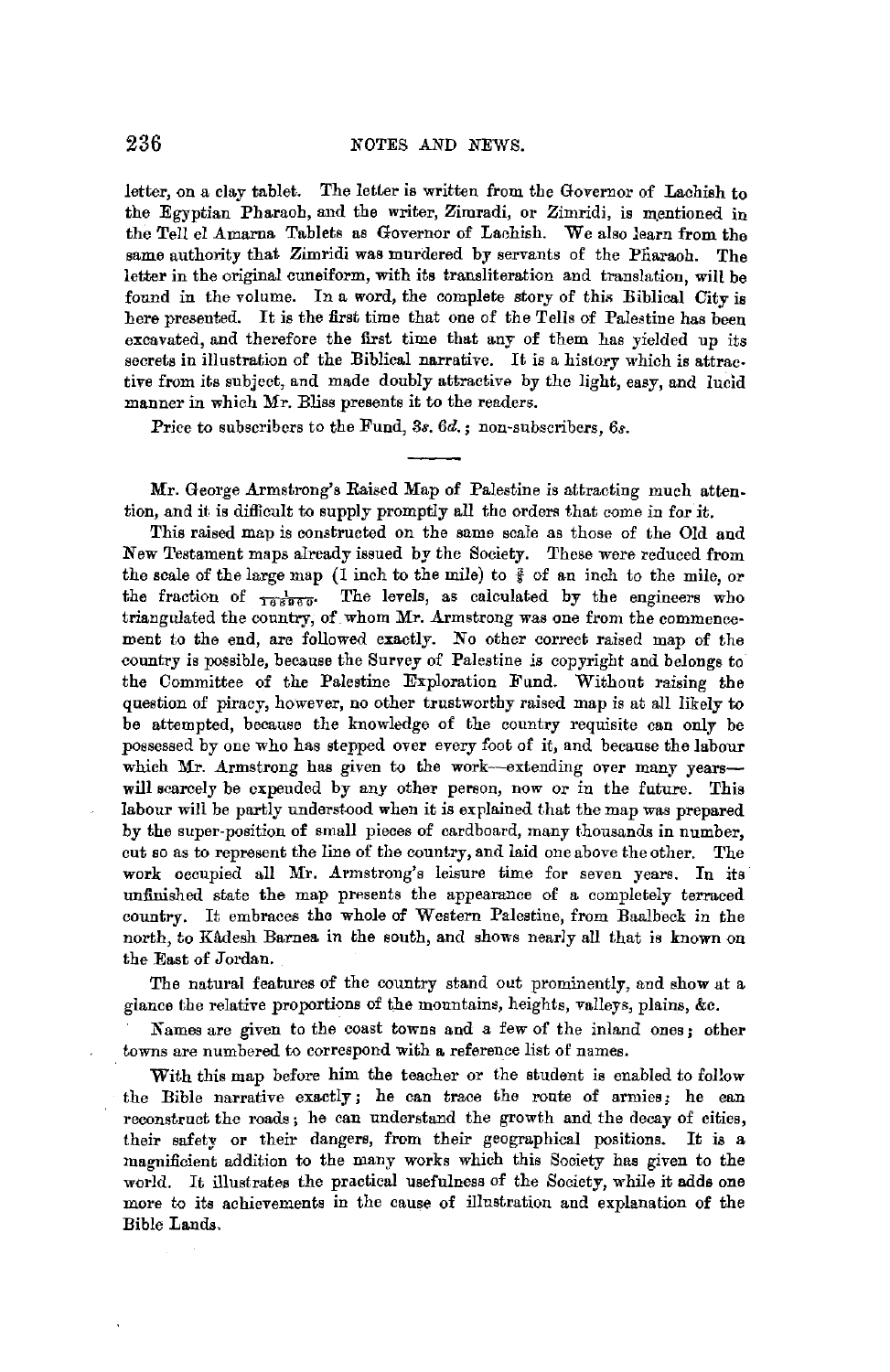The map should be in every public library, and every public school, and every Sunday School. Its price is necessarily high, because the work is most costly to produce. It measures 7 feet 6 inches by **4** feet, and can be seen at the office of the Fund, 24, Hanover Square, W.

The map is cast in fibrous plaster, and framed solidly; it is despatched in a wooden box, for which an extra charge is made, but this is partly returned on the return of the box. The price to subscribers, partly coloured, is £7 7s. The price to subscribers, partly coloured, is £7  $7s$ .; if fully coloured and framed, £10 *10s.* The price to the general public is £10 10s. and £13 13s.

The *partly coloured* raised map has the seas, lakes, marshes, and perennial streams coloured blue, the Old and New Testament sites are marked in red, the principal ones having a number to correspond with a reference list of names, the body of the map is left white.

The *fully coloured* raised map has the seas, lakes, marshes, and perennial streams coloured blue, the Old and New Testament Sites are marked in red, the principal ones having a number to correspond with a reference list of names, the plains green, the rising ground, hills, and mountains in various tints, the olive groves and wooded parts of the country stippled in green, and the main roads are shown in a thin black line.

Photographs of the raised map are now ready. Size  $16\frac{1}{2}$  inches by  $8\frac{1}{2}$  inches, 5s. each; 8 inches by 4 inches, ls. each.

Subscribers to the PALESTINE PILGRIMS' TEXT SOCIETY who have not sent in their application for cases for binding the translations issued by the Society, are reminded that these are now ready, and that the whole issues-Nos. 1 to 26 (up to date)-have been arranged in chronological order, so as to make 10 volumes of equal size.

Index to the *Quarterly Statement.-.A.* new edition of the Index to the *Quarterly Statements* has been compiled. It embraces the years 1869 (the first issue of the journal) to the end of  $1892$ . Contents :- Names of the Authors and of the Papers contributed by them; List of the Illustrations; and General Index. This Index will be found extremely useful. Price to subscribers to the Fund, in paper cover, ls. *6d.,* in cloth, *2s. 6d.,* post free; non-subscribers, *2s.* and *Rs.* 

The new railway from Jaffa to Jerusalem has been laid down on the sheets of the large and small maps. Copies of these sheets are now ready.

The museum of the Fund, at 24, Hanover Square, is now open to subscribers between the hours of 10 a.m. and 5 p.m., every week-day except Saturdays, when it closes at 2 p.m.

The Committee have to acknowledge with thanks the following donation to  $\ell$ the Library of the Fund  $:$ 

- "The Buildings of the Holy Sepulchre, Jerusalem: Measured Plans and Sketches." By George Jeffery, F.R.I.B.A. From the Author.
- "Jerusalem Explored." By Ermete Pierotti. From Major-General Sir Charles Warren, K.C.B., G.C.M.G., R.E., &c.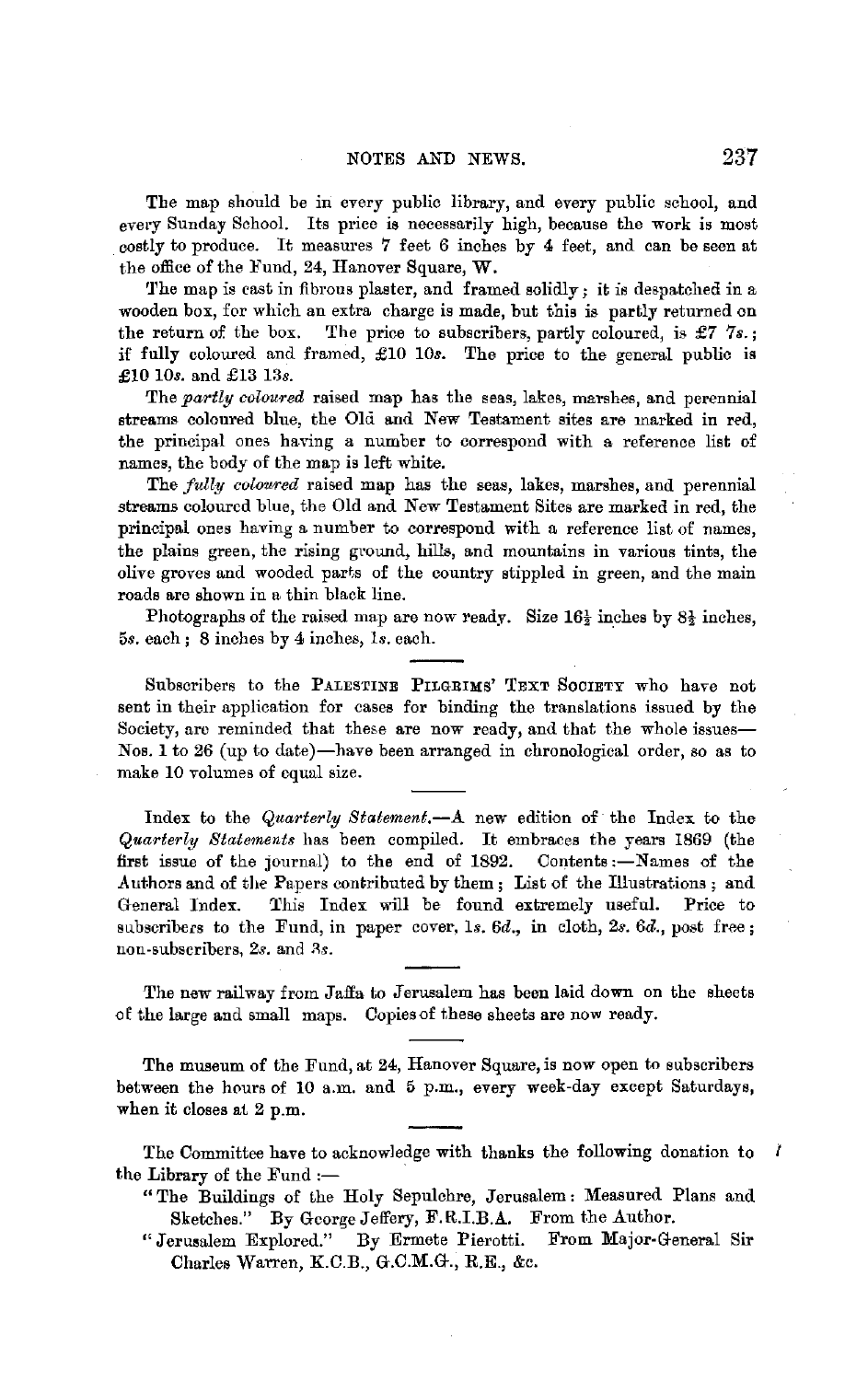#### 238 NOTES AND NEWS.

The Committee will be glad to receive donations of Books to the Library of the Fund, which already contains many works of great value relating to Palestine and other Bible Lands. See list of Books, July *Quarterly Statement*, 1893.

It may be well to mention that plans and photographs alluded to in the reports from Jerusalem and elsewhere cannot all be published, but all are preserved in the offices of the Fund, where they may be seen by subscribers.

The first volume of the "Survey of Eastern Palestine," by Major Conder, **is** accompanied by **a** map of the portion of country surveyed, special plans, and upwards of 350 drawings of ruins, tombs, dolmens, stone circles, inscriptions, &c. Subscribers to the " Survey of Western Palestine " are privileged to have the volumes for seven guineas. The price will be raised, after 250 names are received, to twelve guineas. The Committee *are pled9ed never to let any copies oe subscribed for under tlie sum of seven 9uineas.* .A. P. Watt and Son, Hastings House, Norfolk Street, Strand, W.C., are the Sole Agents. The attention of intending subscribers is directed to the announcement in the last page of this number.

Mr. H. Chichester Hart's "Fauna and Flora of Sinai, Petra, and the **WAdy**  Arabah," which forms the second volume, can be had separately.

M. Clermont-Ganneau's work, "Archæological Researches in Palestine," will form the third volume. The first portion of it is already translated, and it is hoped that the concluding part will soon be completed.

The maps and books now contained in the Society's publications comprise an amount of information on Palestine, and on the researches conducted in the country, which can be found in no other publications. It must never we forgotten that no single traveller, however well equipped by previous knowledge, can compete with a scientific body of explorers, instructed in the periods required, and provided with all the instruments necessary for carrying cut 1heir work. *See* list of Publications.

*The Old and New Testament Map of Palestine* (scale  $\frac{3}{8}$  of an inch to a mile).-Embraces both sides of the Jordan, and extends from Baalbek in the north to Kadesh Barnea in the south. All the modern names are in black; over these are printed in red the Old Testament and Apocrypha names. The New Testament, Josephus, and Talmudic names are in hlue, and the tribal possessions are tinted in colours, giving clearly all the identifications up to date. It is the most comprehensive map that has been published, and will be invaluable to universities, colleges, schools, &c.

It is published in 20 sheets, with paper cover; price to subscribers to the Fund, 23s.; to the public, £2. It can be had mounted on cloth, rollers, and varnished for hanging. The size is 8 feet by 6 feet. The cost of mounting is extra *(see* Maps).

In addition to the 20-sheet map, the Committee have issued as a separate Map the 12 sheets (viz., N9s. 5-7, 9-11, 13-15, 20-22), which include the whole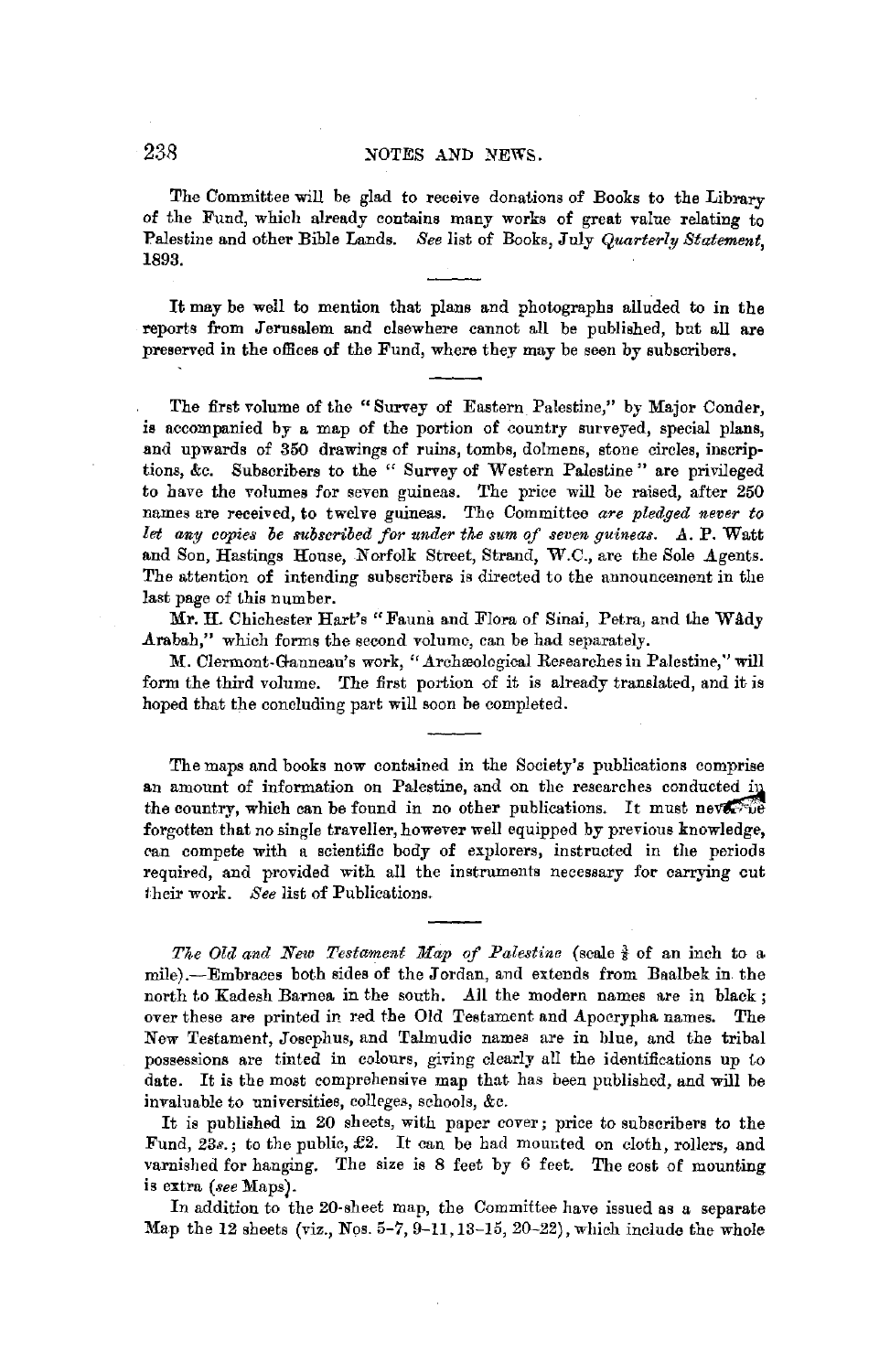of Palestine as far north as Mount Hermon, and the districts beyond Jordan as far as they are surveyed. See key-map to the sheets.

The price of this map, in 12 sheets, in paper cover, to subscribers to the Fund, *12s. 6d.;* to the public, £1 ls.

The size of this map, mounted on cloth and roller for hanging, is  $4\frac{1}{2}$  feet by 6¾ feet.

Any single sheet of the map can be had separately, price, to subscribers of the Fund, ls. *6d.* Mounted on cloth to fold in the pocket suitable for travelling, *2s.*  To the public *2s.* and *2s. 6d.* 

Single copies of these maps in sheets, with cover, can be sent by post to all foreign countries at an extra charge of 1s.

A *copy of names and places in the Old and New Testament, with their modern identifications and full references, can be had by subscribers with either of these maps at the reduced price of 2s. 6d.* 

Branch Associations of the Bible Society, all Sunday School Unions within the Sunday School Institute, the Sunday School Union, and the Wesleyan Sunday School Institute, will please observe that by a special Resolution of the Committee they will henceforth be treated as subscribers and be allowed to purchase the books and maps (by application only to the Secretary) at reduced price.

The income of the Society, from June 22nd to September 22nd, 1894, was-from annual subscriptions and donations, including Local Societies, £188 15s. 7d.; from all sources-£366 10s.  $4d$ . The expenditure during the same period was £719 5s. 3d. On September 22nd the balance in the Bank was £147 16s. 9d.

Subscribers are requested to note that the following cases for binding, casts, and slides can be had by application to the Assistant Secretary at the Office of the Fund:-

Cases for binding Herr Schumacher's "Jaulan," ls. each.

Cases for binding the *Quarterly Statement,* in green or chocolate, ls. each. Cases for binding "Abila," "Pella," and "'Ajlun" in one volume, **ls.** each.

Casts of the Tablet, front and back, with a Cuneiform Inscription found in May, 1892, at Tell el Hesy, by F. J. Bliss, Explorer to the Fund, at a depth of 35 feet. It belongs to the general diplomatic correspondence carried on between Amenhotep III and **IV** and their agents in various Palestinian towns. Price *2s. 6d.* the pair.

Casts of the Ancient Hebrew Weight brought by Dr. Chaplin from Samaria, price *2s. 6d.* each.

Casts of an Inscribed Weight or Bead from Palestine, forwarded by Professor Wright, Cambridge, Mass., U.S.A., price *ls.* each.

Lantern slides of the Raised Map, the Sidon Sarcophagi, and of the Bible places mentioned in the catalogue of photos and special list of slides.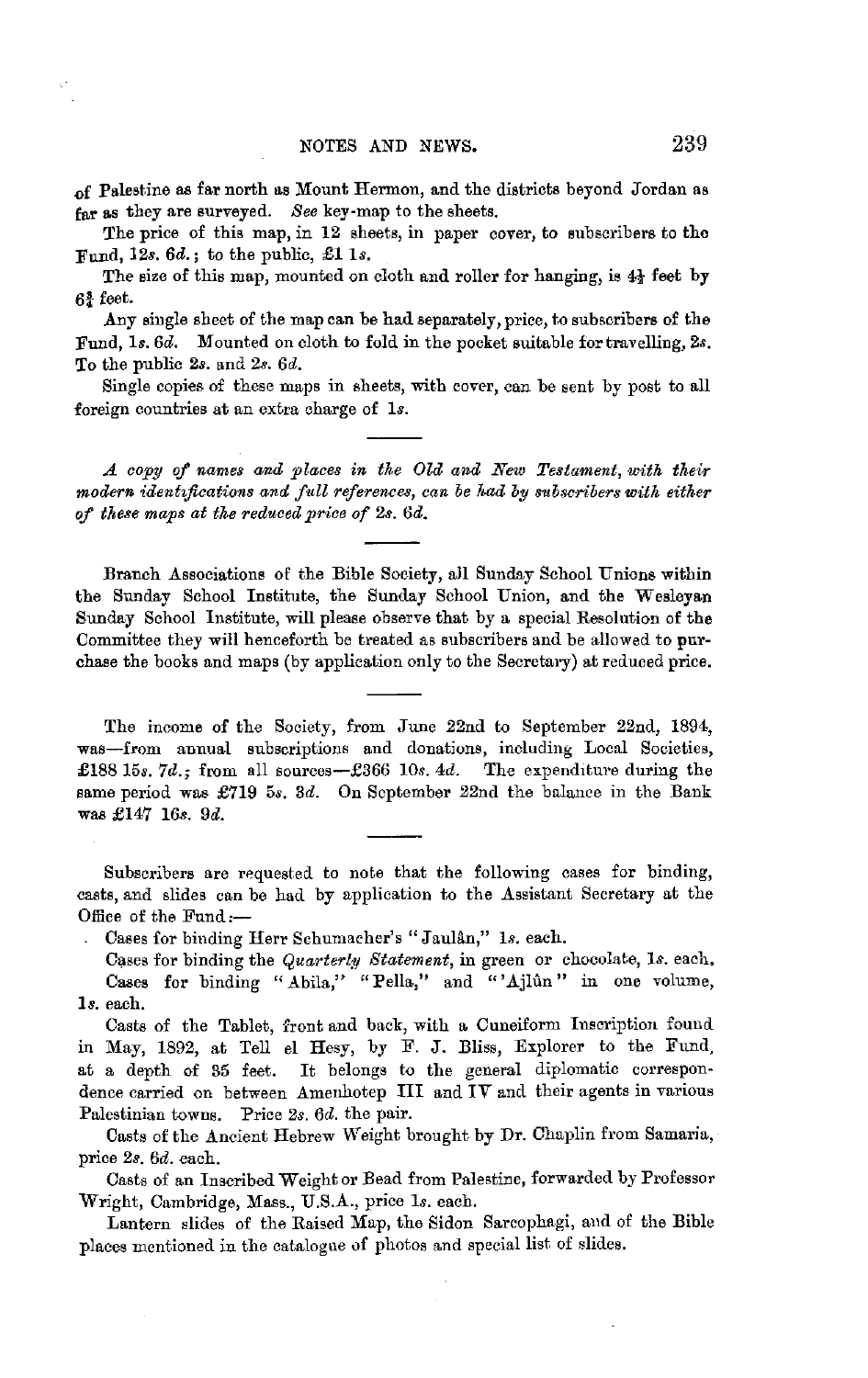In order to make up complete sets of the *Quarterly Statement* the Committee will be very glad to receive any of the back numbers.

While desiring to give every publicity to proposed identifications and other theories advanced by officers of the Fund and contributors to the pages of the *Quarterly Statement,* the Committee wish it to be distinctly understood that by publishing them in the *Quarterly Statement* they neither sanction nor adopt them.

Subscribers who do not receive the *Quarterly Statement* regularly are asked to send a note to the Secretary. Great care is taken to forward each number to all who are entitled to receive it, but changes of address and other causes give rise occasionally to omissions.

The authorised lecturers for the Society are-

The Rev. Thomas Harrison, F.R.G.S., Hillside, Benenden, Staplehurst, Kent. His subjects are as follows :-

- (1) *Research and Discovery in the Holy Land.*
- **(2)** *Bible Scenes in tke Ligkt* ef *Modern Science.*
- (3) *Tke Survev* ef *Eastern Palestine.*
- **(4)** *In tke Track of tke Israelites from Egypt to Canaan.*
- (5) The Jordan Valley, the Dead Sea, and the Cities of the Plain.
- (6) *Tke Recovery of Jerusalem-(Excavatiuns in* 1894).
- (7) *Tke Recovery of Lachish and the Hebrew Conquest of Palesti:ne.*
- (8) *Archaeological Illustrations of the Bible.* (Specially adapted for Sunday School 'feacbers).
- N.B.-All these Lectures are illustrated by specially prepared lantern slides.
- The Rev. J. R. Macpherson, B.D., Kinnaird Manse, Inchture, M.F. His subjects are as follows:-
	- (1) *Tke Work ojtke Palestine Exploration Fund.*
	- (2) *Tke Survey of Palestine.*
	- (3) *The City of Jerusalem.*
	- (4) *Eastern Palestine.*
	- (6) *Calvary and tke Ckurcl• of tke Hoty Sepulckre.*
- The Rev. J. Llewelyn Thomas, M.A.., Aberpergwm, Glynmeath, South Wales. His subjects are as follows :-
	- (1) *Explorations in Judea.*
	- (2) *Research, and Discovery in Samaria and Galilee,*
	- (3) *In Bible Lands; a Narrative of Personal Experiences.*
	- (4) The Reconstruction of Jerusalem.
	- (5) *Problems of Palestine.*